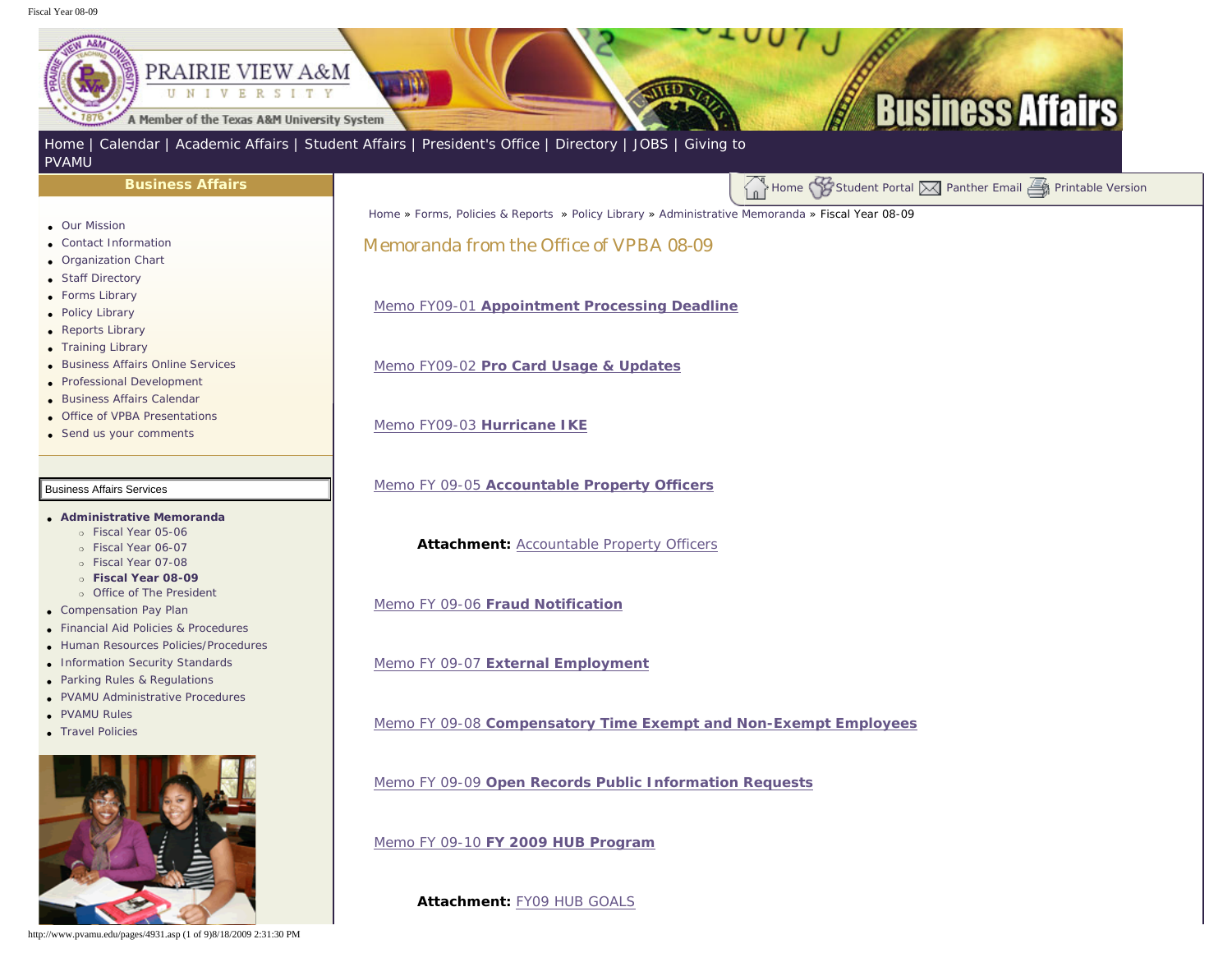Memo FY09-11 **[FAMIS Monthly Statements](http://www.pvamu.edu/Include/Business_affairs/Memo/FY09/VPBA Memo FY09-11  FAMIS Monthly Statments.pdf)**

Memo FY 09-13 **[Update to TAMU System Regulations](http://www.pvamu.edu/Include/Business_affairs/Memo/FY09/VPBA Memo FY 09-13 Update to TAMU System Regulations.pdf)**

Memo FY 09-14 **[Tuition & Fee Changes for 2009-2010 Fiscal Year](http://www.pvamu.edu/Include/Business_affairs/Memo/FY09/VPBA Memo FY 09-14 Tuition & Fee Changes for 2009-2010 Fiscal Year.pdf)**

**Attachment:** [Fee Request and Update FY2009](http://www.pvamu.edu/Include/Business_affairs/Memo/FY09/Fee Request and Update FY2010.xls)

Memo FY 09-15 **[Travel Services Training](http://www.pvamu.edu/Include/Business_affairs/Memo/FY09/VPBA Memo FY 09-15 Travel Services Training.pdf)**

Memo FY 09-16 **[New Long Distance Calling Agreement](http://www.pvamu.edu/Include/Business_affairs/Memo/FY09/VPBA Memo FY 09-16 New Long Distance Calling Agreement.pdf)**

Memo FY 09-17 **[Children and Unauthorized Visitors in Classrooms, Laboratories, Study Areas, Work Areas](http://www.pvamu.edu/Include/Business_affairs/Memo/FY09/VPBA Memo FY 09-17 Children and Unauthorized Visitors in Classroom Laboratories Study Areas Work Areas and Student or Employee Lounges.pdf) [and Student or Employee Lounges](http://www.pvamu.edu/Include/Business_affairs/Memo/FY09/VPBA Memo FY 09-17 Children and Unauthorized Visitors in Classroom Laboratories Study Areas Work Areas and Student or Employee Lounges.pdf)**

Memo FY 09-18 **[Enterprise Rental – Vehicle Return Policy](http://www.pvamu.edu/Include/Business_affairs/Memo/FY09/VPBA Memo FY 09-18 Enterprise Rental - Vehicle Return Policy.pdf)**

Memo FY09-19 **[Health & Financial Fair – "Balancing your Health & Wealth"](http://www.pvamu.edu/Include/Business_affairs/Memo/FY09/VPBA Memo FY 09-19 Health & Financial Fair - Balancing your Health & Wealth.pdf)**

Memo FY09-20 **[Installment Reminder for Tuition & Fees](http://www.pvamu.edu/Include/Business_affairs/Memo/FY09/VPBA Memo FY 09-20 Installment Due for Tuition & Fees.pdf)**

Memo FY09-21 **[Inventory Audits for Fiscal Year 2008](http://www.pvamu.edu/Include/Business_affairs/Memo/FY09/VPBA Memo FY 09-21  Inventory Audits for Fiscal Year 2008.pdf)**

**Attachment:** [Inventory Schedule for FY2009](http://www.pvamu.edu/Include/Business_affairs/Memo/FY09/VPBA FY 09-21 Attachment Inventory Schedule for FY2009.pdf)

Memo FY09-22 **[Document Retention Compliance](http://www.pvamu.edu/Include/Business_affairs/Memo/FY09/VPBA Memo FY 09-22 Document Retention Compliance.pdf)**

Memo FY09-23 **[University-wide Phishing Scam](http://www.pvamu.edu/Include/Business_affairs/Memo/FY09/VPBA Memo FY 09-23 University-wide Phishing Scam.pdf)**



http://www.pvamu.edu/pages/4931.asp (2 of 9)8/18/2009 2:31:30 PM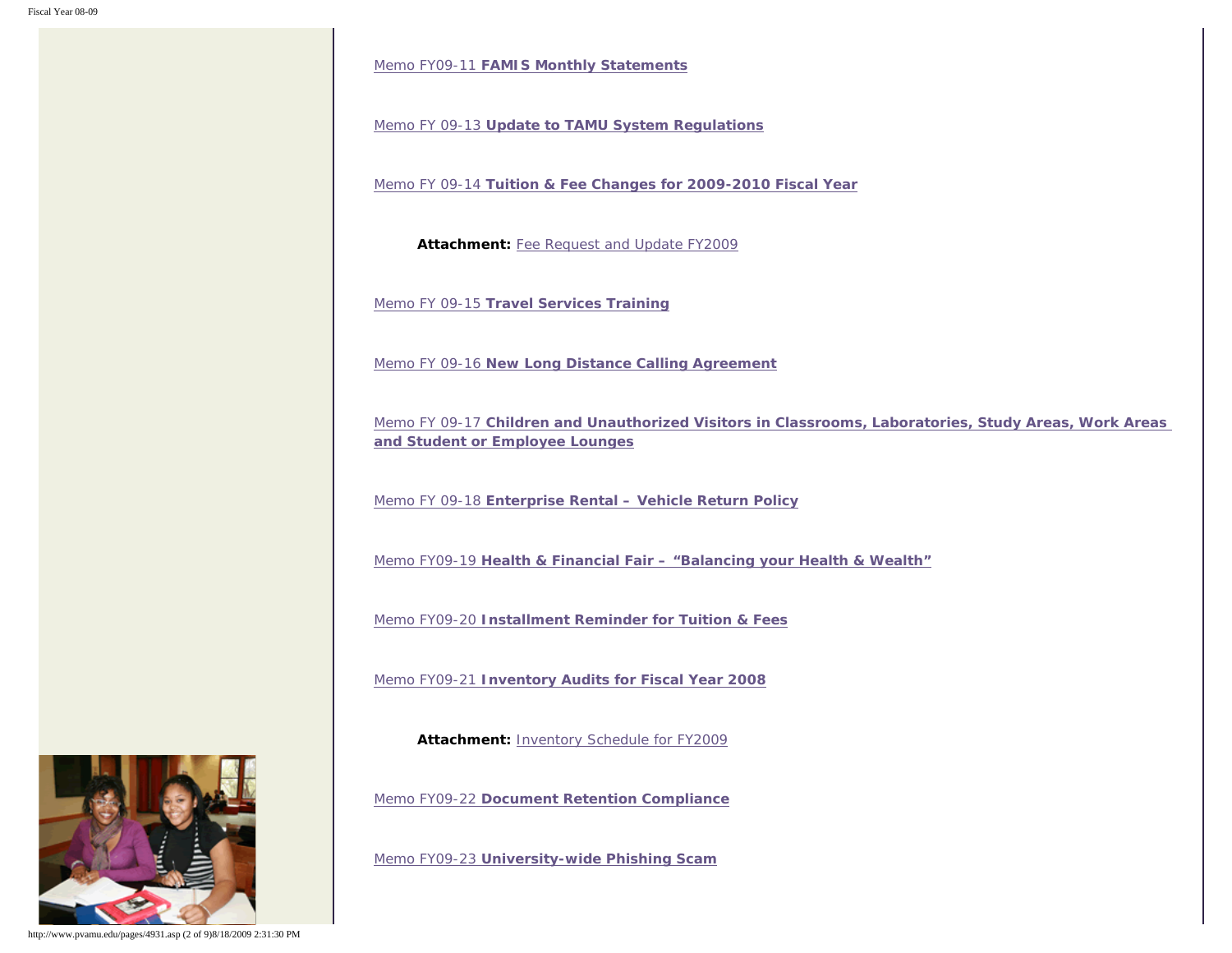[Memo FY09-24](http://www.pvamu.edu/Include/Business_affairs/Memo/FY09/VPBA Memo FY 09-24  HUB Program.pdf) **HUB Program**

**Attachment:** [FY 2008 Annual HUB Report](http://www.pvamu.edu/Include/Business_affairs/Memo/FY09/VPBA Attachment 09-24 FY 2008 Annual HUB Report.pdf)

Memo FY09-25 **[Employee Performance Review for Non-Faculty Employees](http://www.pvamu.edu/Include/Business_affairs/Memo/FY09/VPBA Memo FY 09-25 Annual Evaluations.pdf)**

**Attachment:** [Performance Evaluation Supervisor](http://www.pvamu.edu/Include/Business_affairs/Memo/FY09/VPBA FY 09-25 Att1 Performance Evaluation Supervisor.doc) | [Performance Evaluation Employee](http://www.pvamu.edu/Include/Business_affairs/Memo/FY09/VPBA FY 09-25 Att2 Performance Evaluation Employee.doc)

Memo FY09-26 **[Travel Reimbursements Deadline for end of Calendar Year](http://www.pvamu.edu/Include/Business_affairs/Memo/FY09/VPBA Memo FY 09-26 Travel Reimbursement Deadline for end of Calendar Year.pdf)**

Memo FY09-27 **[January 2, 2009 Monthly Payroll Pay Date](http://www.pvamu.edu/Include/Business_affairs/Memo/FY09/VPBA Memo FY 09-27 January 2 2009 Monthly Payroll Pay Date.pdf)**

Memo FY09-28 **[Staff Appreciation Holiday Luncheon and Award Program](http://www.pvamu.edu/Include/Business_affairs/Memo/FY09/VPBA Memo FY 09-28 Staff Appreciation Holiday Luncheon & Award Program.pdf)**

**Attachment: [Holiday Luncheon](http://www.pvamu.edu/Include/Business_affairs/Memo/FY09/VPBA FY 09-28 Holiday Luncheon Attachment.pdf)** 

Memo FY09-29 **[Time Traq Due Date Change](http://www.pvamu.edu/Include/Business_affairs/Memo/FY09/VPBA Memo FY 09-29 Time Traq Due Date Change.pdf)**

Memo FY09-30 **[Deadline for Application for Full-Time Employee Waiver](http://www.pvamu.edu/Include/Business_affairs/Memo/FY09/VPBA Memo FY 09-30 Deadline for Application for Full-time Employee Waiver.pdf)**

Memo FY09-31 **[Workshop "Impacting Policy-Impacting People" on December 17, 2008](http://www.pvamu.edu/Include/Business_affairs/Memo/FY09/VPBA Memo FY 09-31 Workshop - December 17, 2008.pdf)**

Memo FY09-32 **[Payroll Earning Statements](http://www.pvamu.edu/Include/Business_affairs/Memo/FY09/VPBA Memo FY 09-32 Payroll Earning Statements.pdf)**

Memo FY09-33 **[Holiday Season Safety Tips](http://www.pvamu.edu/Include/Business_affairs/Memo/FY09/VPBA Memo FY 09-33  Holiday Season Safety Tips.pdf)**

Memo FY09-34 **[Replace of 15KV High Voltage Underground Switches](http://www.pvamu.edu/Include/Business_affairs/Memo/FY09/VPBA Memo FY 09-34  Replacement of 15KV High Voltage Switches.pdf)**

Memo FY09-35 **[Resurfacing Roads on PYAMU Campus](http://www.pvamu.edu/Include/Business_affairs/Memo/FY09/VPBA Memo FY 09-35 Resurfacing Roads on PVAMU Campus.pdf)**



http://www.pvamu.edu/pages/4931.asp (3 of 9)8/18/2009 2:31:30 PM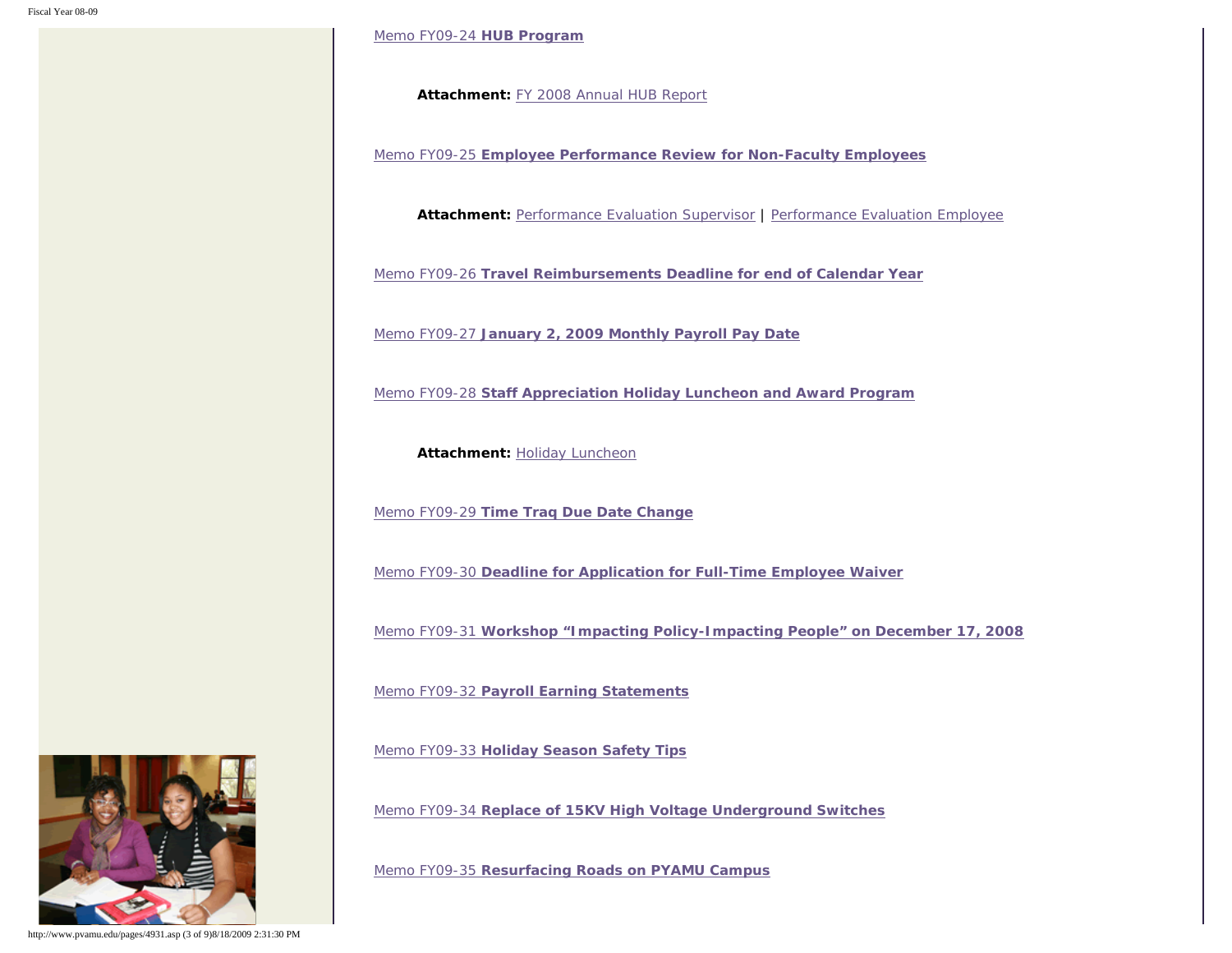Memo FY09-36 **[REMINDER: Document Retention Compliance](http://www.pvamu.edu/Include/Business_affairs/Memo/FY09/VPBA Memo FY 09-36Document Retention Compliance.pdf)**

Memo FY09-37 **[Update to TAMUS System Regulation](http://www.pvamu.edu/Include/Business_affairs/Memo/FY09/VPBA Memo FY 09-37 Update to TAMU System Regulations.pdf)**

Memo FY09-38 **[State Mileage Reimbursement Rate Decrease](http://www.pvamu.edu/Include/Business_affairs/Memo/FY09/VPBA Memo FY 09-38 State Mileage Reimbursement  Rate Decrease.pdf)**

Memo FY09-39 **[Office Closure - Custodial Staff January 13, 2009](http://www.pvamu.edu/Include/Business_affairs/Memo/FY09/VPBA Memo FY 09-39 Office Closure - Custodial Staff Juanuary 13, 2009.pdf)**

Memo FY09-40 **[Print Quota Policy](http://www.pvamu.edu/Include/Business_affairs/Memo/FY09/VPBA Memo FY 09-40 Print Quota Policy.pdf)**

Memo FY09-41 **[Resurfacing Roads on PVAMU Campus](http://www.pvamu.edu/Include/Business_affairs/Memo/FY09/VPBA Memo FY 09-41 Resurfacing Roads on PVAMU Campus Reminder.pdf)**

Memo FY09-42 **[Extended Training Dates for Performance Evaluations](http://www.pvamu.edu/Include/Business_affairs/Memo/FY09/VPBA Memo FY 09-42  Extended Training Dates for Performance Evaluations.pdf)**

Memo FY09-43 **[Tree Pruning Project](http://www.pvamu.edu/Include/Business_affairs/Memo/FY09/VPBA Memo FY 09-43 Tree Pruning Project.pdf)**

Memo FY09-44 **[Update to TAMUS System Regulation](http://www.pvamu.edu/Include/Business_affairs/Memo/FY09/VPBA Memo FY 09-44 Update to TAMU System Regulations.pdf)**

Memo FY09-45 **[Student Bill Payments – WEB Payments Made Easier](http://www.pvamu.edu/Include/Business_affairs/Memo/FY09/VPBA Memo FY 09-45 Student Bill Payments - WEB Payments Made Easier.pdf)**

Memo FY09-46 **[Update to Indirect Cost \(IDC\) Procedure, 20.07](http://www.pvamu.edu/Include/Business_affairs/Memo/FY09/VPBA Memo FY 09-46 Update to Indirect Cost (IDC) Procedures, 20.07.pdf)**

**Attachment:** [20 07 Distribution and Use of Indirect Cost](http://www.pvamu.edu/Include/Business_affairs/Memo/FY09/20 07 Distribution and Use of Indirect Cost.pdf)

Memo FY09-47 **[Cashier Closings](http://www.pvamu.edu/Include/Business_affairs/Memo/FY09/VPBA Memo FY 09-47 Cashier Closings.pdf)**

Memo FY09-48 **[Update to TAMUS System Regulation](http://www.pvamu.edu/Include/Business_affairs/Memo/FY09/VPBA Memo FY 09-48 Update to TAMU System Regulations.pdf)**

Memo FY09-49 **[Enterprise Rental Car](http://www.pvamu.edu/Include/Business_affairs/Memo/FY09/VPBA Memo FY 09-49 Enterprise Rental Car.pdf)**



http://www.pvamu.edu/pages/4931.asp (4 of 9)8/18/2009 2:31:30 PM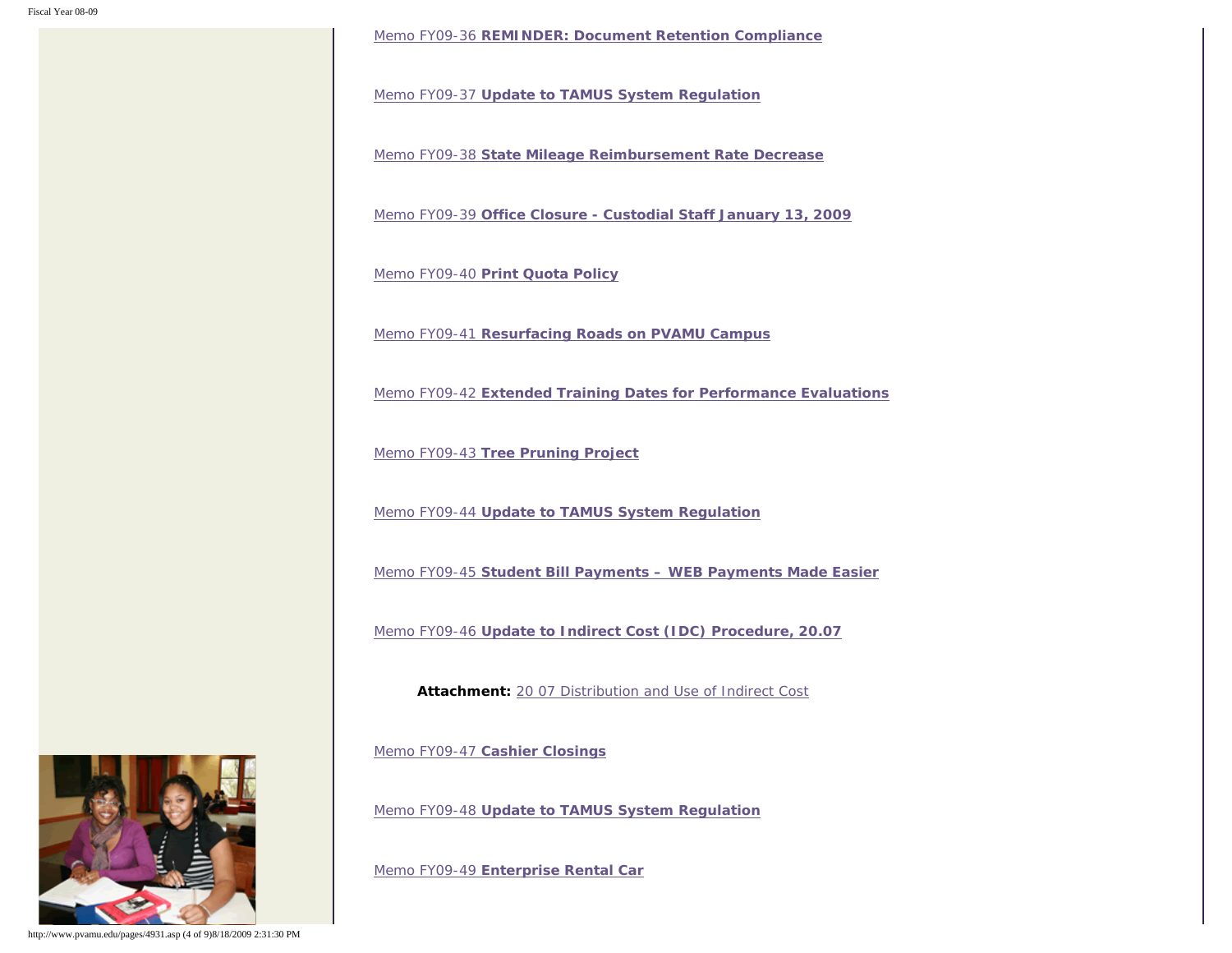Memo FY09-50 **[Road Closures for Street Resurfacing](http://www.pvamu.edu/Include/Business_affairs/Memo/FY09/VPBA Memo FY 09-50 Road Closure for Street Resurfacing.pdf)**

Memo FY09-51 **[Public Hearing on Tuition and Fees](http://www.pvamu.edu/Include/Business_affairs/Memo/FY09/VPBA Memo FY 09-51 Tuition and Fee Public Hearing-February 17, 2009.pdf)**

Memo FY09-52 **[Maintenance for IT Services](http://www.pvamu.edu/Include/Business_affairs/Memo/FY09/VPBA Memo FY 09-52 Maintenance for IT Services.pdf)**

[Memo FY09-53](http://www.pvamu.edu/Include/Business_affairs/Memo/FY09/VPBA Memo FY 09-53 Web Calendar.pdf) **Web Calendar**

Memo FY09-54 **[REMINDER - Cash Disbursement Training](http://www.pvamu.edu/Include/Business_affairs/Memo/FY09/VPBA Memo FY 09-54 Cash Disbursement Trainings.pdf)**

Memo FY09-55 **[Summer 2009 Schedule and Dress Code](http://www.pvamu.edu/Include/Business_affairs/Memo/FY09/VPBA Memo FY 09-55 Summer 2009 Schedule and Dress Code.pdf)**

Memo FY09-56 **[Update to TAMUS System Regulation](http://www.pvamu.edu/Include/Business_affairs/Memo/FY09/VPBA Memo FY 09-56 Update to TAMU System Regulation.pdf)**

Memo FY09-57 **[Update to TAMUS System Regulation](http://www.pvamu.edu/Include/Business_affairs/Memo/FY09/VPBA Memo FY 09-57 Update to TAMU System Regulation.pdf)**

Memo FY09-58 **[Office Closure – Budget Office \(March 5-6, 2009\)](http://www.pvamu.edu/Include/Business_affairs/Memo/FY09/VPBA Memo FY 09-58 Budget Office - Closed March 5&6, 2009.pdf)**

Memo FY09-59 **[EPA Training Scheduled for March 5, 2009](http://www.pvamu.edu/Include/Business_affairs/Memo/FY09/VPBA Memo FY 09-59 EPA Training Scheduled for March 6, 2009.pdf)**

Memo FY09-60 **[CPR, First Aid and Automatic External Defibrillators \(AED\)](http://www.pvamu.edu/Include/Business_affairs/Memo/FY09/VPBA Memo FY 09-60 CPR, First Aid and Automatic External Defibulators (AED).pdf)**

Memo FY09-61 **[March is Workplace Eye Safety and Health Month](http://www.pvamu.edu/Include/Business_affairs/Memo/FY09/VPBA Memo FY 09-61 March is Workplace Eye Safety and Health Month.pdf)**

Memo FY09-62 **[REMINDER: March 18, 2009 - Document Retention Compliance](http://www.pvamu.edu/Include/Business_affairs/Memo/FY09/VPBA Memo FY 09-62 REMINDER March 18, 2009 Document Retention Compliance.pdf)**

Memo FY09-63 **[Microsoft Office 2007 Deployment and Training Schedule](http://www.pvamu.edu/Include/Business_affairs/Memo/FY09/VPBA Memo FY 09-63 Office 2007 Deployment and Training Schedule.pdf)**

Memo FY09-64 **[Installment Reminder for Tuition & Fees](http://www.pvamu.edu/Include/Business_affairs/Memo/FY09/VPBA Memo FY 09-64 Installment Reminder for Tuition and Fees.pdf)**



http://www.pvamu.edu/pages/4931.asp (5 of 9)8/18/2009 2:31:30 PM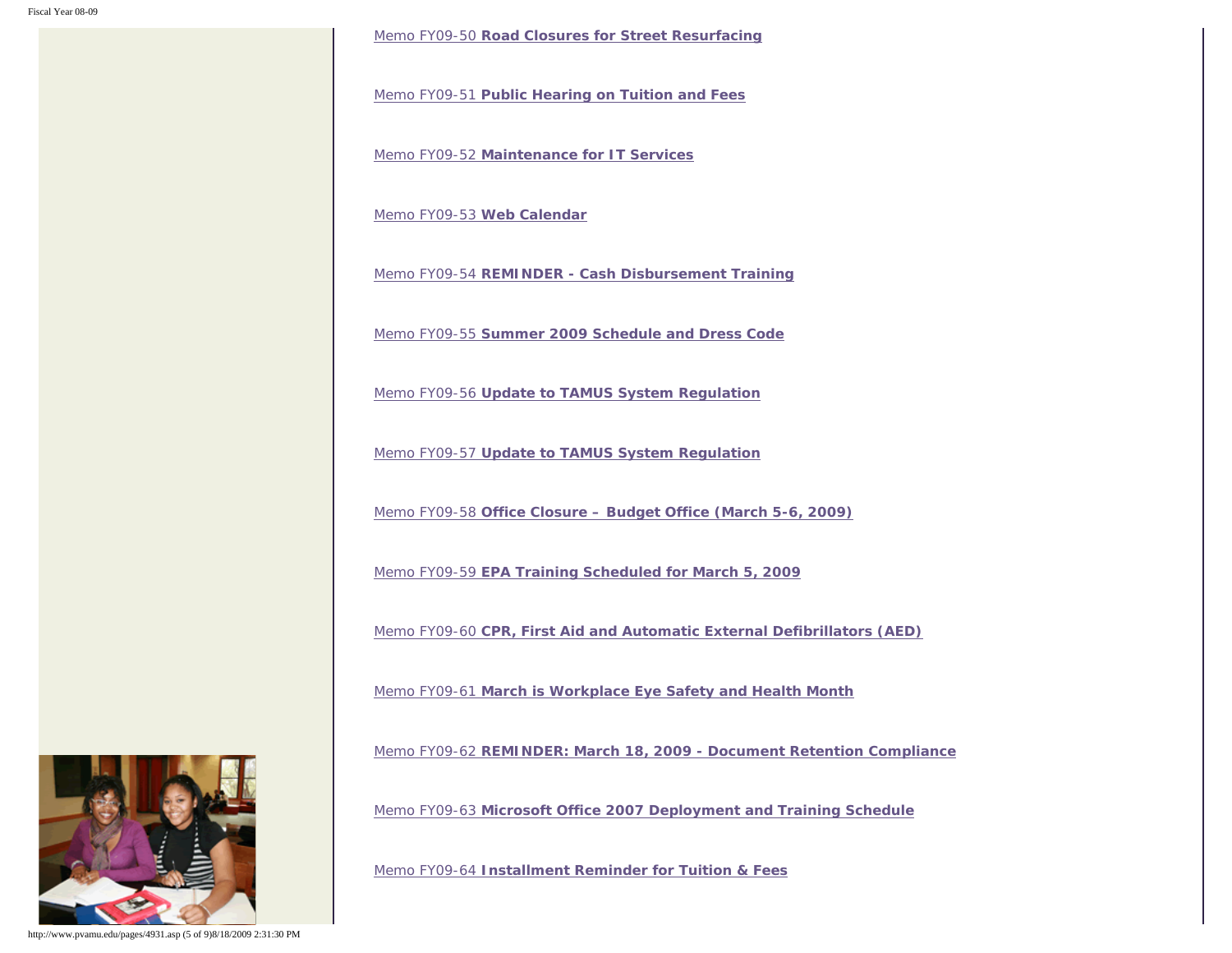Memo FY09-65 **[Campus Wide Paper Agreement for Letter-size Paper](http://www.pvamu.edu/Include/Business_affairs/Memo/FY09/VPBA Memo FY 09-65 Campus-wide Paper Agreement for Letter-size Paper.pdf)**

Memo FY09-66 **[Update to TAMUS System Regulation](http://www.pvamu.edu/Include/Business_affairs/Memo/FY09/VPBA Memo FY 09-66 Update to TAMU System Regulation.pdf)**

Memo FY09-68 **[Office of Compliance Training on Internal Controls](http://www.pvamu.edu/Include/Business_affairs/Memo/FY09/VPBA Memo FY 09-68 Internal Control Training.pdf)**

Memo FY09-70 **[Software Purchase Program for FT Faculty & Staff](http://www.pvamu.edu/Include/Business_affairs/Memo/FY09/VPBA Memo FY 09-70 Software Purchase Program for FT Faculty Staff.pdf)**

Memo FY09-71 **[Friday April 10, 2009 Payroll Check Distribution](http://www.pvamu.edu/Include/Business_affairs/Memo/FY09/VPBA Memo FY 09-71 Friday, April 10 Payroll Check Distribution.pdf)**

Memo FY09-72 **[Certification of Departmental Compliance on Records Management](http://www.pvamu.edu/Include/Business_affairs/Memo/FY09/VPBA Memo FY 09-72 Certification of Departmental Compliance on Records Management.pdf)**

Memo FY09-73 **[Swine Flu Facts and Resources](http://www.pvamu.edu/Include/Business_affairs/Memo/FY09/VPBA Memo Fy 09-73 Safety Tips _Swine Flu.pdf)**

Memo FY09-74 **[The ABCs \(and D\) of Fire Extinguisher Safety](http://www.pvamu.edu/Include/Business_affairs/Memo/FY09/VPBA Memo FY 09-74 Safety Tips _ Fire Extinguishers.pdf)**

Memo FY09-75 **[Panther Alert System \(PAS\)](http://www.pvamu.edu/Include/Business_affairs/Memo/FY09/VPBA Memo FY 09-75 Safety Tips _ Panther Alert System.pdf)**

Memo FY09-76 **[Customer Appreciation](http://www.pvamu.edu/Include/Business_affairs/Memo/FY09/VPBA Memo FY 09-76 Customer Appreciation Day - May 7, 2009.pdf)**

Memo FY09-77 **[Workshop "Guidance for a Successful Outcome" on May 20, 2009](http://www.pvamu.edu/Include/Business_affairs/Memo/FY09/VPBA Memo FY 09-77  Workshp Guidance for a Successful Outcome on May 20, 2009.pdf)**

Memo FY09-78 **[PV PAWS - Now Captures Temporary and Summer Hires](http://www.pvamu.edu/Include/Business_affairs/Memo/FY09/VPBA Memo FY 09-78 PV PAWS Now CapturesTemporary and Summer Hires.pdf)**

Memo FY09-79 **[REMINDER - Summer 2009 Schedule and Dress Code](http://www.pvamu.edu/Include/Business_affairs/Memo/FY09/VPBA Memo FY 09-79 Reminder - Summer 2009 Schedule and Dress Code.pdf)**

Memo FY09-80 **[Enterprise Rent-a-Car Policy Update](http://www.pvamu.edu/Include/Business_affairs/Memo/FY09/VPBA Memo FY 09-80 Enterprise Rental Updates for PVAMU.pdf)**

Memo FY09-81 **[Update to TAMUS System Regulation](http://www.pvamu.edu/Include/Business_affairs/Memo/FY09/VPBA Memo FY 09-81 Update to TAMU System Regulation.pdf)**



http://www.pvamu.edu/pages/4931.asp (6 of 9)8/18/2009 2:31:30 PM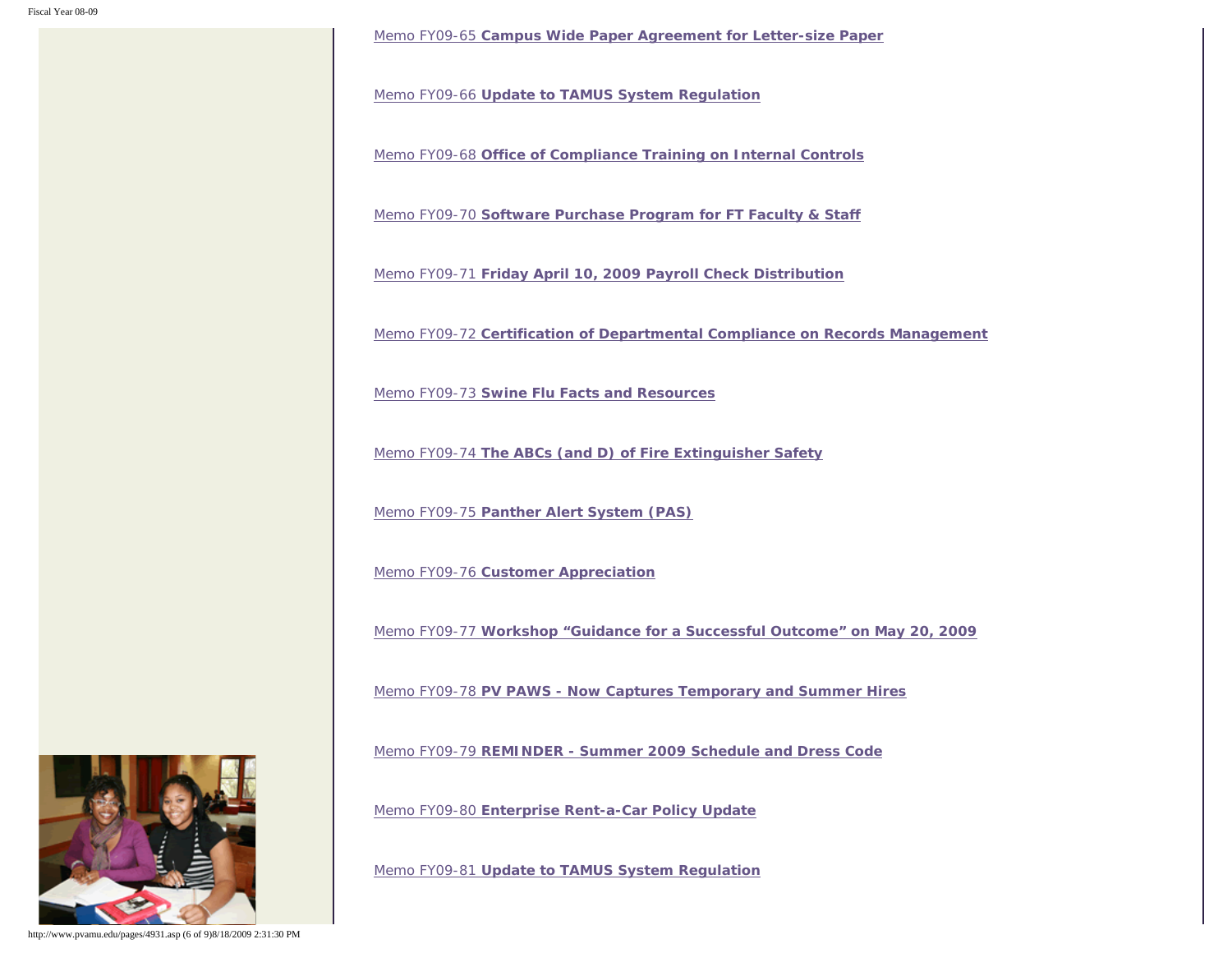Memo FY09-83 **[Preventive Maintenance for Network Services](http://www.pvamu.edu/Include/Business_affairs/Memo/FY09/VPBA Memo FY 09-83 Preventive Maintenance for Network Services.pdf)**

Memo FY09-84 **[Travel Advances will No Longer be Available for Employee Travel](http://www.pvamu.edu/Include/Business_affairs/Memo/FY09/VPBA Memo FY 09-84 Travel Advances for Employee Travel.pdf)**

Memo FY09-85 **[June is National Safety Month](http://www.pvamu.edu/Include/Business_affairs/Memo/FY09/VPBA Memo FY 09-85 June is National Safety Mode.pdf)**

Memo FY09-86 **[FAMIS/Canopy Training](http://www.pvamu.edu/Include/Business_affairs/Memo/FY09/VPBA Memo FY 09-86 Famis-Canopy Training.pdf)**

Memo FY09-87 **[University-wide Phishing Scam Alert](http://www.pvamu.edu/Include/Business_affairs/Memo/FY09/VPBA Memo FY 09-87 University-wide Phishing Scam Alert.pdf)**

Memo FY09-88 **[A. I. Thomas Administration Building Parking Lot Project](http://www.pvamu.edu/Include/Business_affairs/Memo/FY09/VPBA Memo FY 09-88 A. I. Thomas Administration Building Parking Lot Project.pdf)**

Memo FY09-89 **[2009 HUB Vendor Fair – "It's A HUB World"](http://www.pvamu.edu/Include/Business_affairs/Memo/FY09/VPBA Memo FY 09-89  2009 HUB Vendor Fair.pdf)**

Memo FY09-90 **[Update to TAMUS System Regulation](http://www.pvamu.edu/Include/Business_affairs/Memo/FY09/VPBA Memo FY 09-90 Update to TAMU System Regulations.pdf)**

Memo FY09-91 **[Scheduled Maintenance for PVAMU Website](http://www.pvamu.edu/Include/Business_affairs/Memo/FY09/VPBA Memo FY 09-91 Scheduled Maintenace for PVAMU Website.pdf)**

Memo FY09-92 **[Update to TAMUS System Regulation](http://www.pvamu.edu/Include/Business_affairs/Memo/FY09/VPBA Memo FY 09-92 Update to TAMU System Regulation.pdf)**

Memo FY09-93 **[Emergency Kits for Texans with Disabilities and Special Health Care Needs](http://www.pvamu.edu/Include/Business_affairs/Memo/FY09/VPBA Memo FY 09-93 Emergency Kits for Disabled and Special Health Needs.pdf)**

Memo FY09-94 **[Biweekly Payroll Pay Date June 19, 2009](http://www.pvamu.edu/Include/Business_affairs/Memo/FY09/VPBA Memo FY 09-94  Biweekly Payroll Pay Date June 19, 2009.pdf)**

Memo FY09-95 **[FAMIS Exempt Document \(E-Doc\) Implementation and Training Schedule](http://www.pvamu.edu/Include/Business_affairs/Memo/FY09/VPBA Memo FY 09-95 FAMIS Exempt Document (E-Doc) Implementation & Training Schedule.pdf)**

Memo FY09-96 **[PVAMU Business Continuity Plan \(BCP\)](http://www.pvamu.edu/Include/Business_affairs/Memo/FY09/VPBA Memo FY 09-96 PVAMU Business Continuity Plan (BCP).pdf)**

Memo FY09-97 **[PVAMU 2009 Surplus Property Sale](http://www.pvamu.edu/Include/Business_affairs/Memo/FY09/VPBA Memo FY 09-97 PVAMU 2009 Surplus Property Sale.pdf)**



http://www.pvamu.edu/pages/4931.asp (7 of 9)8/18/2009 2:31:30 PM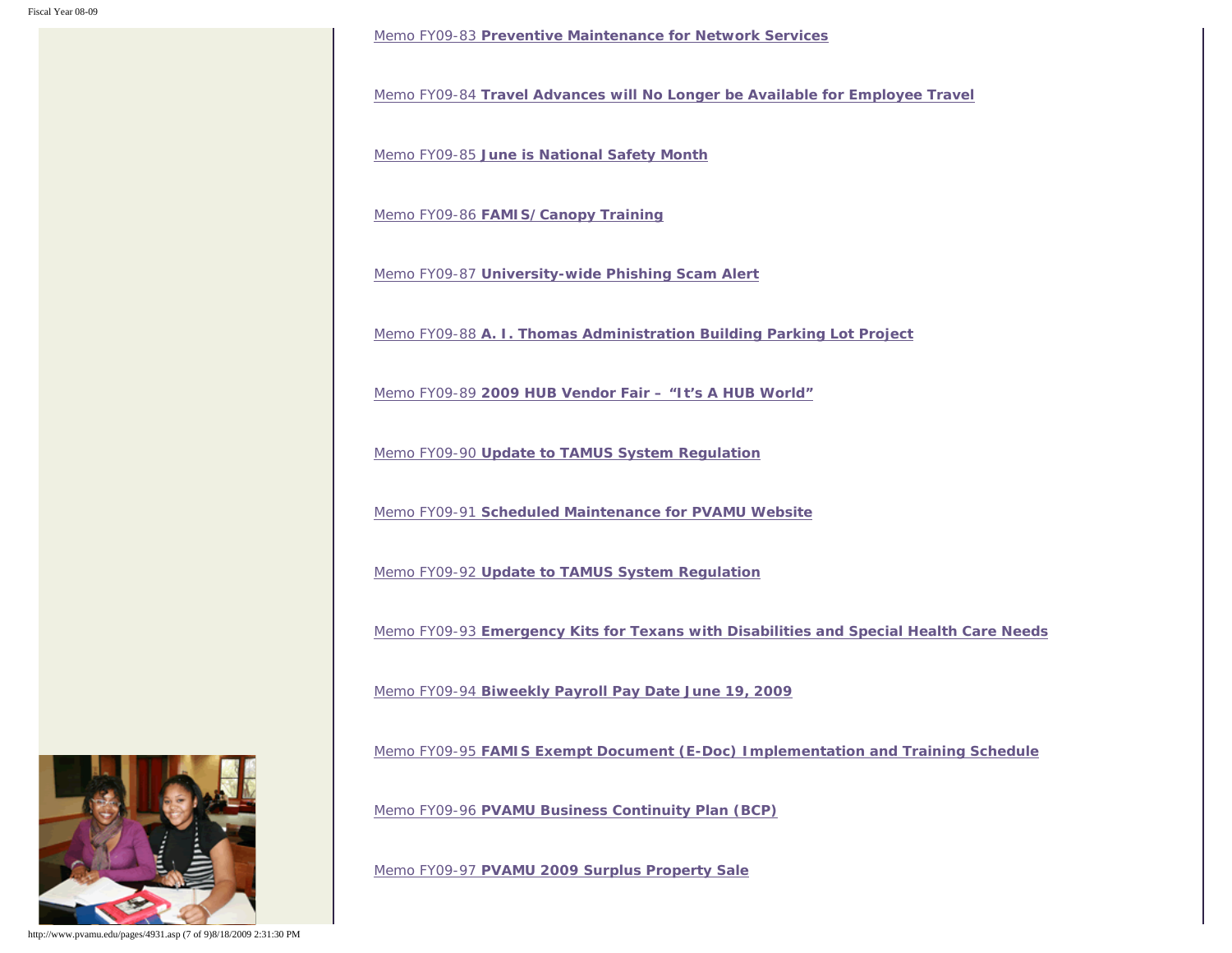Memo FY 09-100 **[Year End Deadlines for Travel Fiscal](http://www.pvamu.edu/Include/Business_affairs/Memo/FY09/VPBA Memo FY 09-100 Year End Deadlines for Travel  Fiscal.pdf)**

Memo FY 09-101 **[Annual Enrollment Meeting Schedule.pdf](http://www.pvamu.edu/Include/Business_affairs/Memo/FY09/VPBA Memo FY 09-101 Annual Enrollment Meeting Schedule.pdf)**

Memo FY 09-102 **[Cashier Closing - July 23, 2009](http://www.pvamu.edu/Include/Business_affairs/Memo/FY09/VPBA Memo FY 09-102 Cashier Closing -  July 23, 2009.pdf)**

Memo FY 09-103 **[Operational Guidane for the FY10 Budget](http://www.pvamu.edu/Include/Business_affairs/Memo/FY09/VPBA Memo FY 09-103 Operational Guidane for the FY10 Budget.pdf)**

Memo FY 09-104 **[Fiscal Year 2010 Holiday Schedule](http://www.pvamu.edu/Include/Business_affairs/Memo/FY09/VPBA Memo FY 09-104 Fiscal Year 2010 Holiday Schedule.pdf)**

Memo FY 09-105 **[Workshop - Human Resources & Payroll Services Inclusive In-Service on University](http://www.pvamu.edu/Include/Business_affairs/Memo/FY09/VPBA Memo FY 09-105 Workshop - Human Resources & Payroll Services Inclusive In-Service on University Functions.pdf)  [Functions](http://www.pvamu.edu/Include/Business_affairs/Memo/FY09/VPBA Memo FY 09-105 Workshop - Human Resources & Payroll Services Inclusive In-Service on University Functions.pdf)**

Memo FY 09-106 **[JP Morgan Cardholders \(Procard & Travel Cards\)](http://www.pvamu.edu/Include/Business_affairs/Memo/FY09/VPBA Memo FY 09-106 JP Morgan Cardholders (Procard  Travel Cards).pdf)**

Memo FY 09-107 **[Update to TAMU System Regulations](http://www.pvamu.edu/Include/Business_affairs/Memo/FY09/VPBA Memo FY 09-107 Update to TAMU System Regulations.pdf)**

Memo FY 09-108 **[Update to TAMU System Policy](http://www.pvamu.edu/Include/Business_affairs/Memo/FY09/VPBA Memo FY 09-108 Update to TAMU System Policy.pdf)**

Memo FY 09-109 **[University-wide Phishing Scam Alert](http://www.pvamu.edu/Include/Business_affairs/Memo/FY09/VPBA Memo FY 09-109 University-wide Phishing Scam Alert.pdf)**

Memo FY 09-99 **[Scheduled Test on Uninteruptalbe Power Supply \(UPS\)](http://www.pvamu.edu/Include/Business_affairs/Memo/FY09/VPBA Memo FY 09-99 Scheduled Test on Uninteruptalbe Power Supply (UPS).pdf)**

**Attachments:** [General Terms & Conditions](http://www.pvamu.edu/Include/Business_affairs/Memo/FY09/VPBA Memo FY 09-97 PVAMU 2009 Surplus Property Sale - Att 1  General Terms & Conditions.pdf) | [Bid Sheet](http://www.pvamu.edu/Include/Business_affairs/Memo/FY09/VPBA Memo FY 09-97 PVAMU 2009 Surplus Property Sale - Att 2 Bid Sheet.pdf) | [Equipment Listing](http://www.pvamu.edu/Include/Business_affairs/Memo/FY09/VPBA Memo FY 09-97 PVAMU 2009 Surplus Property Sale - Att 3 Equipment Listing.pdf)

[Contact PVAMU](http://www.pvamu.edu/pages/2928.asp) | [ADA Resources](http://www.pvamu.edu/pages/4016.asp) | [Compact with Texans](http://www.pvamu.edu/pages/275.asp) | [Homeland Security](http://www.texashomelandsecurity.com/) | [Legal Notices](http://www.educause.edu/issues/dmca.html) [Open Records](http://www.pvamu.edu/pages/1058.asp) | [Privacy](http://www.pvamu.edu/pages/277.asp) | [Risk, Fraud & Misconduct Hotline](http://www.pvamu.edu/pages/5894.asp) | [TRAIL](http://www.tsl.state.tx.us/trail/index.html) | [State of Texas](http://www.state.tx.us/) | [Webmaster](mailto:webmaster@pvamu.edu) | [Jobs](http://www.pvamu.edu/jobs)

> 2003 PRAIRIE VIEW A&M UNIVERSITY - ALL RIGHTS RESERVED P.O. Box 519 - Prairie View, Texas - 77446-0519 FM 1098 Rd & University Dr, Prairie View, TX 77446 University Operator: (936) 261-3311 Best viewed with [Netscape 6](http://channels.netscape.com/ns/browsers/download.jsp) or [Internet Explorer 6](http://www.microsoft.com/downloads/details.aspx?FamilyID=1e1550cb-5e5d-48f5-b02b-20b602228de6&displaylang=en)